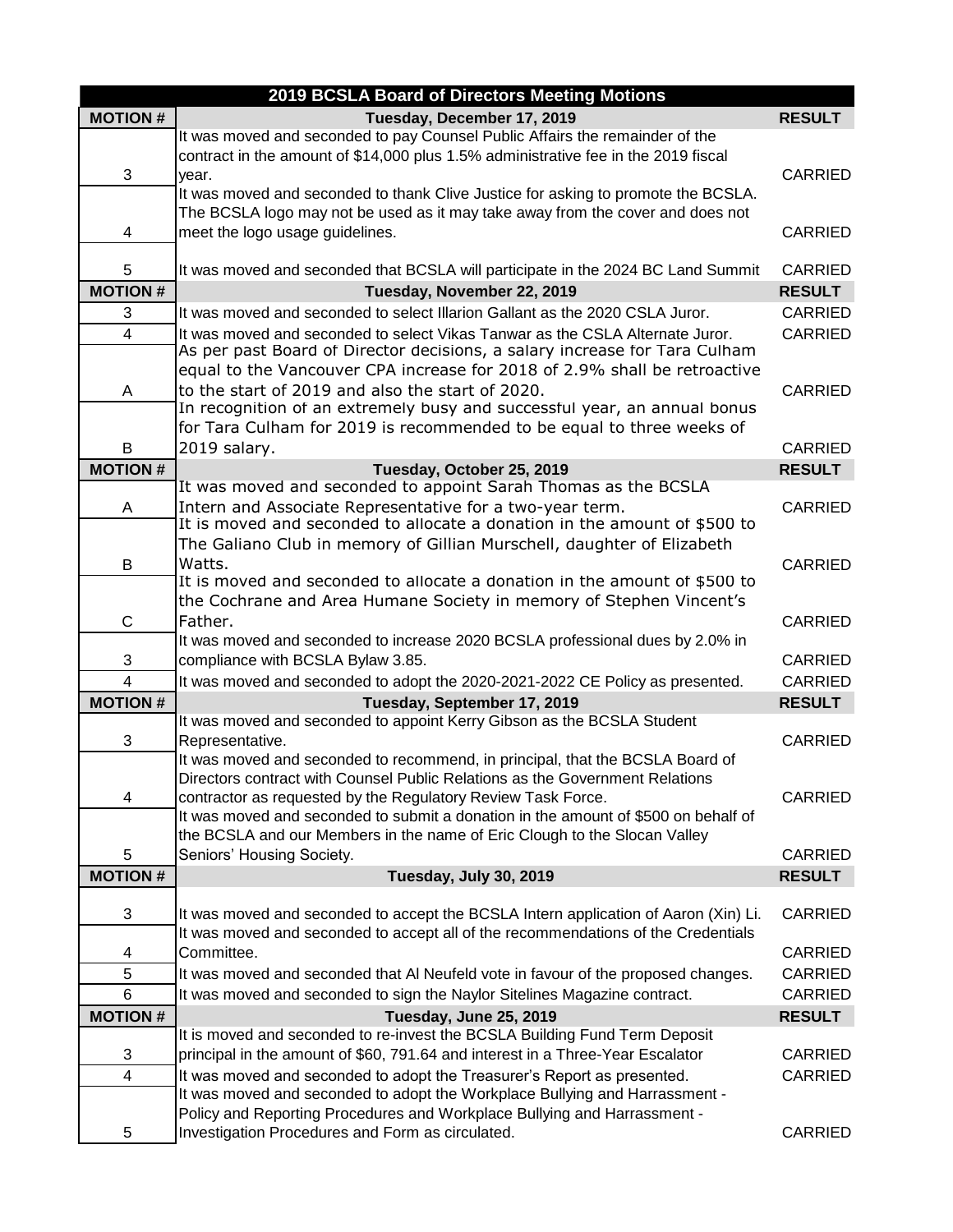| <b>MOTION#</b> | <b>Tuesday, May 28, 2019</b>                                                                                                                            | <b>RESULT</b>  |
|----------------|---------------------------------------------------------------------------------------------------------------------------------------------------------|----------------|
|                | It was moved and seconded to support the UBC Garden Design Lecture in the                                                                               |                |
| 3              | amount of \$500. From the Community Outreach line item.<br>It was moved and seconded to approve the 2018 BCSLA Audited Financial                        | <b>CARRIED</b> |
| A              | Statements as presented.<br>It was moved and seconded to re-book the Fairmont Hotel Vancouver for                                                       | <b>CARRIED</b> |
| B              | November 22, 2019 for the Lower Mainland Festive Party.                                                                                                 | CARRIED        |
| <b>MOTION#</b> | Tuesday, April 16, 2019                                                                                                                                 | <b>RESULT</b>  |
|                | It was moved and seconded that the Emergency Fund Term Deposit, in the amount                                                                           |                |
|                | of \$148,194.00 plus the interest be re-invested in a One-year Term Deposit with a 90-                                                                  |                |
| 3              | day lockout at the highest interest rate available.                                                                                                     | <b>CARRIED</b> |
|                | It was moved and seconded that the General Account Term Deposit, in the amount                                                                          |                |
|                | of \$101,738.85 plus the interest be re-invested, in a Three-year Escalator Term                                                                        |                |
| 4              | Deposit at the highest interest rate available.                                                                                                         | <b>CARRIED</b> |
|                | It was moved and seconded to select Hydra at The EXchange as the venue for the                                                                          |                |
|                | CSLA Fellows and BCSLA Volunteer Appreciation Social on June 25, 2019 from 5:00                                                                         |                |
| 5              | pm to 8:30 pm.                                                                                                                                          | <b>CARRIED</b> |
| 6              | It was moved and seconded to select the Mezzanine at The EXchange as the venue<br>for the Festive Party on November 29, 2019 from 6:00 pm to 11:30 pm.  | <b>CARRIED</b> |
|                | It was moved and seconded to select the Fairmont Empress as the venue for the                                                                           |                |
| $\overline{7}$ | Regional meeting for October 25 to 26, 2019 from 6:00 pm to 11:30 pm.                                                                                   | <b>CARRIED</b> |
| <b>MOTION#</b> | Tuesday, March 26, 2019                                                                                                                                 | <b>RESULT</b>  |
|                | It was approved to put forward Special Resolution #1, Proposed                                                                                          |                |
|                | Landscape Architecture Project V Funding for consideration by the                                                                                       |                |
| A              | Members at the 2019 BCSLA AGM.                                                                                                                          | <b>CARRIED</b> |
|                | It was moved and seconded to select Stan Clarke Park, Squamish, BC" as                                                                                  |                |
|                | the image for the 2019 BCSLA Sitelines Annual Membership and Firm                                                                                       |                |
| B              | Roster cover.                                                                                                                                           | CARRIED        |
|                | It was moved and seconded to approve \$1,000 be allocated from the Community                                                                            |                |
| 3              | Outreach Line item and \$500 from the UBC Student Outreach line item.                                                                                   | CARRIED        |
|                | It was moved and seconded to approve the revisions to the BCSLA Intern Policy as                                                                        |                |
| 4              | presented.                                                                                                                                              | CARRIED        |
|                | It was moved and seconded to accept the nomination of Fred Brooks as a BCSLA                                                                            |                |
| 5              | Life Member.                                                                                                                                            | CARRIED        |
|                | It was moved and seconded to accept the nomination of AI Neufeld for the                                                                                |                |
| 6              | President's Award.                                                                                                                                      | <b>CARRIED</b> |
| <b>MOTION#</b> | Tuesday, February 26, 2019                                                                                                                              | <b>RESULT</b>  |
| 3              | It was moved and seconded to approve the 2019 BCSLA Budget as circulated.                                                                               | <b>CARRIED</b> |
| 4              |                                                                                                                                                         | CARRIED        |
|                | It was moved and seconded to adopt the Credentials Committee recommendations.<br>It was moved and seconded that the BCSLA Board of Directors review the |                |
|                | language for the BCSLA Associate entry stream and revise the language                                                                                   |                |
| 5              | via Special Resolution at the 2019 AGM.                                                                                                                 | <b>FAILED</b>  |
| <b>MOTION#</b> | Tuesday, January 22, 2019                                                                                                                               | <b>RESULT</b>  |
|                | It was moved and seconded that the Board of Directors allocate a maximum of                                                                             |                |
| 1              | \$20,000 to the Regulatory Review Task Force to contract with Ascent Public Affairs                                                                     |                |
|                | (Amendment for fees not to exceed \$20,000; such contract to be brought to the President for final                                                      |                |
|                | authorization.                                                                                                                                          | CARRIED        |
|                | It was moved and seconded to appoint Jacqueline Lowe as BCSLA                                                                                           |                |
| A              | Registrar until the April 27, 2019 BCSLA Annual General Meeting.                                                                                        | <b>CARRIED</b> |
|                | It was moved and seconded to appoint Bev Windjack as the BCSLA representative                                                                           |                |
| 4              | to the Inspiring Climate Action: BC Professionals Adaptation Network.                                                                                   | <b>CARRIED</b> |

*Motions with letters indicate votes by Email.*